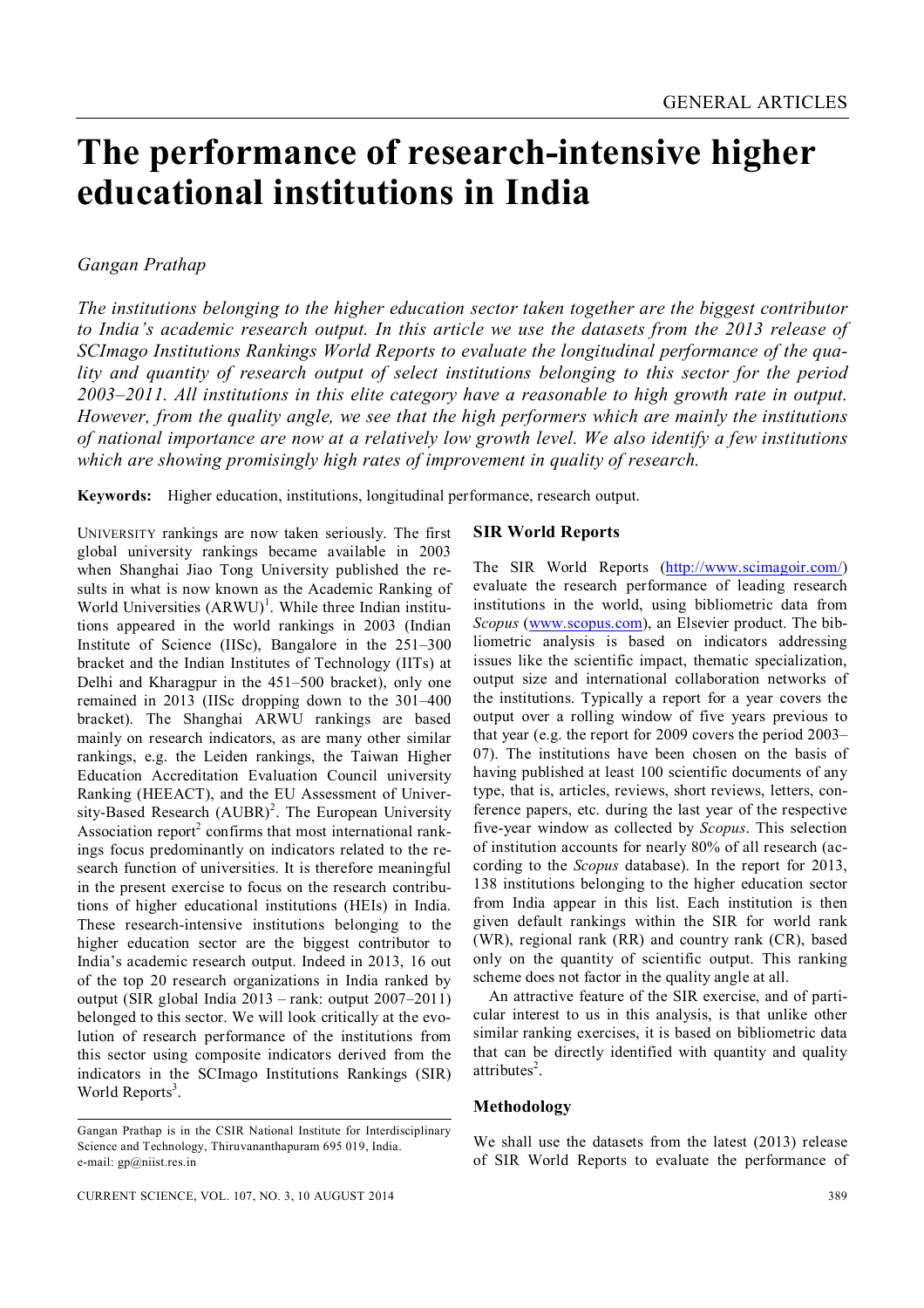institutions belonging to this sector. This release has regenerated the reports from 2009 to 2013 into a single format so that each one of them reflects the current state of the database at all times with retrospective data loads that maintain consistency between the reports and the *Scopus* database. This enables one to do longitudinal studies as well that can trace the evolution of progress over the recent past.

The report for 2013, for example, covers the output from 2007 to 2011. Thus by doing a longitudinal examination of the latest five reports, we are in effect covering the bibliometric indicators of the period from 2003 to 2011. The bibliometric indicators in the SIR are proxies chosen to cover the main quantity (output) and quality (scientific impact) dimensions of research performance of each institution as well as additional proxies that measure attributes like thematic specialization and the international collaboration networks of the institutions. The count of scientific documents takes into account articles, reviews, short reviews, letters, conference papers, etc. as collected by one of the leading aggregators of bibliometric data, namely *Scopus*.

In the latest reports, eight bibliometric indicators are shown. Of these, we shall for the purpose of our present exercise use only four: one which can be identified with the quantity attribute and another three with quality attributes. Thus, the O (or output) indicator is a measure of the quantity or size of the publication output of an institution and is the total number of documents published in scholarly journals indexed in *Scopus*. The three which are proxies in various ways of the quality of academic research output are:

- 1. The NI (or normalized impact) compares the average scientific impact of the institution with the world average (taken as 1). Thus a score of 0.8 implies a 20% below average citation performance, while a score of 1.3 means the institution is cited 30% above average.
- 2. The Q1 (or high quality publications), which is the ratio of publications that the institution publishes in what the SCImago team takes as the most influential scholarly journals of the world; those ranked in the first quartile (25%) in their categories as ordered by SCImago Journal Rank. Since this is reported as a percentage, the ratio  $(Q1/25)$  is again another normalized proxy for quality of publication, with a value of 1 taken as the world average.
- 3. The ER (or excellence rate), which indicates the percentage of an institution's scientific output that is included into the set formed by 10% of the most cited papers in the respective scientific fields, and serves as a measure of the high quality output of research institutions. Again, the ratio ER/10, allows one to normalize this proxy so that the world average becomes 1.

An important point to be made here is that these three indicators intrinsically cover what is called the fieldnormalization aspect<sup>2</sup>; i.e. they account for the fact that the different publication and citation practices across disciplines lead to significantly different citation rates and that this can be normalized by adopting NI, Q1 and ER as bibliometric indicators. Default ranking using output as a single criterion is easy as it is a uni-dimensional indicator. However, as we have three quality indicators, ranking by quality needs these three to be combined into a single composite quality indicator. It is possible to use a Euclidean measure to combine these three quality proxies into a single one. We propose for this purpose, the  $q^2$  proxy, where  $q^2$  is defined as  $((\text{NI})^2 + (\text{Q1}/25)^2 + (\text{ER}/10)^2)/3$ . This has the simplicity that it is a composite quality indicator with a value of 1 describing the world norm constituted from three indicators, namely NI, Q1/25 and ER/10, each of which defines a world norm with a value of 1. Thus we have in this analysis, simplified the SIR reports data to a quantity term  $(Q = O)$  and quality term  $(q^2)$ . The single composite term,  $X = q^2 Q$ , is that term that serves as the best proxy for total performance in the research context. Thus the best way in which progress can be displayed on a two-dimensional map is to plot the trajectories on a  $q^2 - Q$  diagram<sup>4</sup>.

### **Results and discussion**

We have prepared a league table (Table 1) showing the 138 HEIs that appear from India in SIR 2013. Of these 138, the largest share goes to Tamil Nadu (28), followed by Uttar Pradesh and Karnataka with 11 each and Maharashtra with 10. Among the bigger states, Bihar is conspicuously absent; no HEI from that state appears in this list of elite institutions. The original default ranking of SIR 2013 is shown along with rankings based on the quality indicator and the exergy indicator. On the exergy criterion, IISc and the five old IITs rank right at the top. On the quality criterion alone (i.e. the composite  $q^2$  indicator) we find the Jawaharlal Nehru Centre for Advanced Scientific Research, the Tata Institute of Fundamental Research and the National Institute of Pharmaceutical Education and Research taking the top three positions.

Table 1 gives only a static picture as of 2013. We would like to see what happens longitudinally over the period 2009–2013. For this purpose, we group the institutions into easily recognized categories. In one category, we group together the various institutions on national importance in the country like IISc, IITs, the Indian Institute of Information Technology (IIIT), etc. Table 2 shows the time evolution of the exergy indicator from 2009 to 2013 of these prestigious Indian institutes. IISc, which is the premier research-intensive HEI in the country heads the table. Of the sixteen IITs in existence now, eight make it to this list. Only one of the IIITs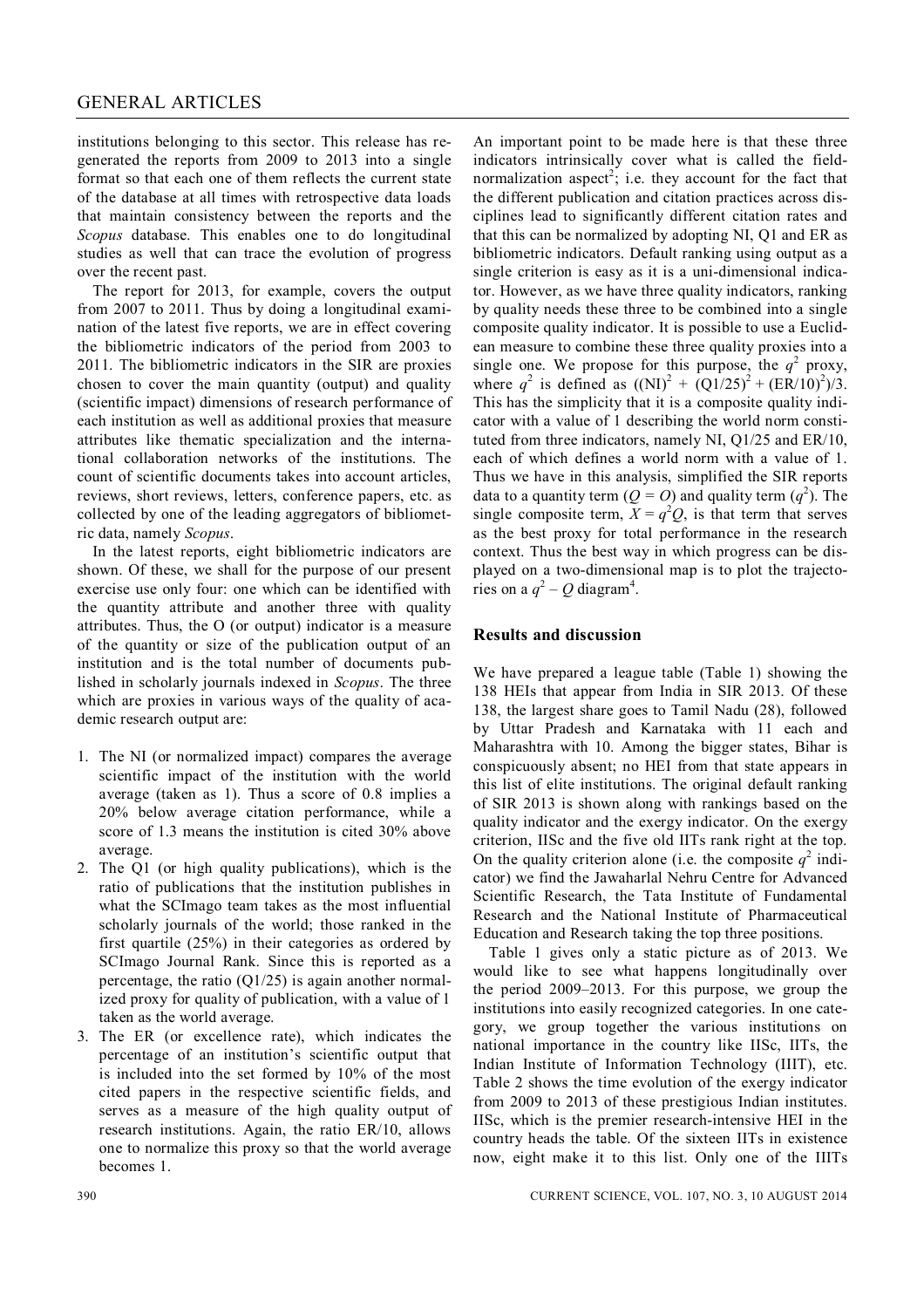|                                                                   | Values |       |                  | Rankings       |                |                  |  |
|-------------------------------------------------------------------|--------|-------|------------------|----------------|----------------|------------------|--|
| Higher education institutions                                     | Output | $q^2$ | $\boldsymbol{X}$ | Output         | $q^2$          | $\boldsymbol{X}$ |  |
| Indian Institute of Science                                       | 9,111  | 2.44  | 22221.51         | 1              | 4              | 1                |  |
| Indian Institute of Technology, Kharagpur                         | 7,665  | 1.93  | 14816.90         | $\overline{c}$ | 9              | $\boldsymbol{2}$ |  |
| Indian Institute of Technology, Bombay                            | 5,822  | 2.12  | 12369.41         | 7              | 7              | 3                |  |
| Indian Institute of Technology, Delhi                             | 6,629  | 1.78  | 11799.68         | 3              | 14             | 4                |  |
| Indian Institute of Technology, Madras                            | 6,252  | 1.85  | 11573.71         | 5              | 11             | 5                |  |
| Indian Institute of Technology, Kanpur                            | 5,075  | 2.10  | 10658.27         | 10             | 8              | 6                |  |
| Tata Institute of Fundamental Research                            | 3,490  | 3.01  | 10515.64         | 14             | $\overline{2}$ | 7                |  |
| University of Delhi                                               | 6,488  | 1.32  | 8534.83          | $\overline{4}$ | 30             | 8                |  |
| Banaras Hindu University                                          | 5,336  | 1.38  | 7374.12          | 8              | 26             | 9                |  |
| Indian Institute of Technology, Roorkee                           | 4,277  | 1.64  | 7031.46          | 12             | 17             | 10               |  |
| Panjab University                                                 | 2,895  | 2.33  | 6741.71          | 18             | 5              | 11               |  |
| Jawaharlal Nehru Centre for Advanced Scientific Research          | 1,325  | 4.41  | 5841.20          | 41             | 1              | 12               |  |
| Jadavpur University                                               | 5,201  | 1.10  | 5696.60          | 9              | 36             | 13               |  |
| All India Institute of Medical Sciences                           | 5,992  | 0.91  | 5445.68          | 6              | 53             | 14               |  |
| Indian Institute of Technology, Guwahati                          | 2,626  | 1.77  | 4639.72          | 20             | 15             | 15               |  |
| University of Hyderabad                                           | 2,223  | 1.76  | 3911.71          | 21             | 16             | 16               |  |
| University of Calcutta                                            | 2,869  | 1.01  | 2907.39          | 19             | 42             | 17               |  |
| Anna University                                                   | 4,832  | 0.58  | 2789.36          | 11             | 86             | 18               |  |
| Aligarh Muslim University                                         | 3,124  | 0.84  | 2630.44          | 17             | 56             | 19               |  |
| University of Pune                                                | 1,870  | 1.39  | 2604.81          | 25             | 24             | 20               |  |
| Shivaji University                                                | 1,121  | 2.30  | 2578.09          | 49             | 6              | 21               |  |
| Postgraduate Institute of Medical Education and Research          | 3,700  | 0.70  | 2575.24          | 13             | 73             | 22               |  |
| Jawaharlal Nehru University                                       | 1,766  | 1.39  | 2453.98          | 26             | 25             | 23               |  |
| National Institute of Pharmaceutical Education and Research       | 796    | 2.80  | 2226.43          | 77             | 3              | 24               |  |
| Annamalai University                                              | 3,152  | 0.68  | 2143.37          | 16             | 76             | 25               |  |
| Indian Statistical Institute                                      | 2,142  | 0.94  | 2021.98          | 22             | 48             | 26               |  |
| Guru Nanak Dev University                                         | 1,349  | 1.32  | 1786.32          | 39             | 29             | 27               |  |
| Birla Institute of Technology and Science                         | 1,116  | 1.59  | 1777.11          | 50             | 19             | 28               |  |
| Christian Medical College, Vellore                                | 1,640  | 1.04  | 1699.13          | 30             | 38             | 29               |  |
| National Institute of Technology, Tiruchirappalli                 | 1,624  | 1.04  | 1690.45          | 32             | 37             | 30               |  |
| Visva-Bharati University                                          | 909    | 1.79  | 1629.95          | 66             | 13             | 31               |  |
| University of Madras                                              | 2,036  | 0.77  | 1566.42          | 23             | 61             | 32               |  |
| Jamia Hamdard University                                          | 1,213  | 1.23  | 1494.01          | 46             | 33             | 33               |  |
| University of Mumbai                                              | 1,160  | 1.23  | 1431.53          | 48             | 32             | 34               |  |
| Institute of Chemical Technology, Mumbai                          | 776    | 1.83  | 1416.39          | 82             | 12             | 35               |  |
| Bengal Engineering and Science University, Shibpur                | 1,230  | 1.13  | 1384.42          | 45             | 35             | 36               |  |
| Sanjay Gandhi Postgraduate Institute of Medical Sciences          | 1,658  | 0.81  | 1341.12          | 29             | 57             | 37               |  |
| National Institute of Technology, Rourkela                        | 1,333  | 0.97  | 1287.43          | 40             | 46             | 38               |  |
| Sree Chitra Tirunal Institute for Medical Sciences and Technology | 908    | 1.41  | 1277.93          | 67             | 23             | 39               |  |
| Dr Harisingh Gour University                                      | 846    | 1.45  | 1230.43          | 70             | 21             | 40               |  |
| Bharathidasan University                                          | 1,191  | 1.03  | 1223.54          | 47             | 41             | 41               |  |
| Jamia Millia Islamia Central University                           | 1,320  | 0.90  | 1194.38          | 42             | 55             | 42               |  |
| Allahabad University                                              | 1,425  | 0.80  | 1146.78          | 36             | 58             | 43               |  |
| Cochin University of Science and Technology                       | 1,422  | 0.78  | 1110.41          | 37             | 60             | 44               |  |
| Manipal University                                                | 3,356  | 0.33  | 1100.44          | 15             | 116            | 45               |  |
| National Institute of Mental Health and Neuro Sciences            | 1,079  | 1.00  | 1077.76          | 54             | 43             | 46               |  |
| Gandhigram Rural Institute                                        | 572    | 1.87  | 1071.98          | 100            | 10             | 47               |  |
| University of Rajasthan                                           | 1,631  | 0.63  | 1019.90          | 31             | 80             | 48               |  |
| VIT University                                                    | 1,721  | 0.58  | 990.04           | 27             | 87             | 49               |  |
| Sri Venkateswara University                                       | 1,386  | 0.70  | 965.76           | $3\,8$         | 72             | 50               |  |
| <b>Bharathiar University</b>                                      | 1,057  | 0.91  | 960.72           | 56             | 52             | 51               |  |
| Tezpur University                                                 | 668    | 1.42  | 950.13           | 88             | 22             | 52               |  |
| The Maharaja Sayajirao University of Baroda                       | 1,280  | 0.72  | 922.57           | 44             | 71             | 53               |  |
| National Institute of Technology, Durgapur                        | 796    | 1.03  | 821.15           | 78             | 40             | 54               |  |
| Punjabi University                                                | 1,082  | 0.76  | 820.87           | 53             | 65             | 55               |  |
| <b>Bangalore University</b>                                       | 1,076  | 0.76  | 819.90           | 55             | 64             | 56               |  |
| Alagappa University                                               | 606    | 1.35  | 815.60           | 96             | 28             | 57               |  |
| University of Kalyani                                             | 1,011  | 0.76  | 763.63           | 59             | 66             | 58               |  |
| Madurai Kamaraj University                                        | 938    | 0.80  | 753.33           | 63             | 59             | 59               |  |
| Pondicherry University                                            | 787    | 0.94  | 742.00           | 80             | 49             | 60               |  |

**Table 1.** Ranking of higher education institutions (HEIs) appearing in SIR 2013 according to various indicators

(*Contd*)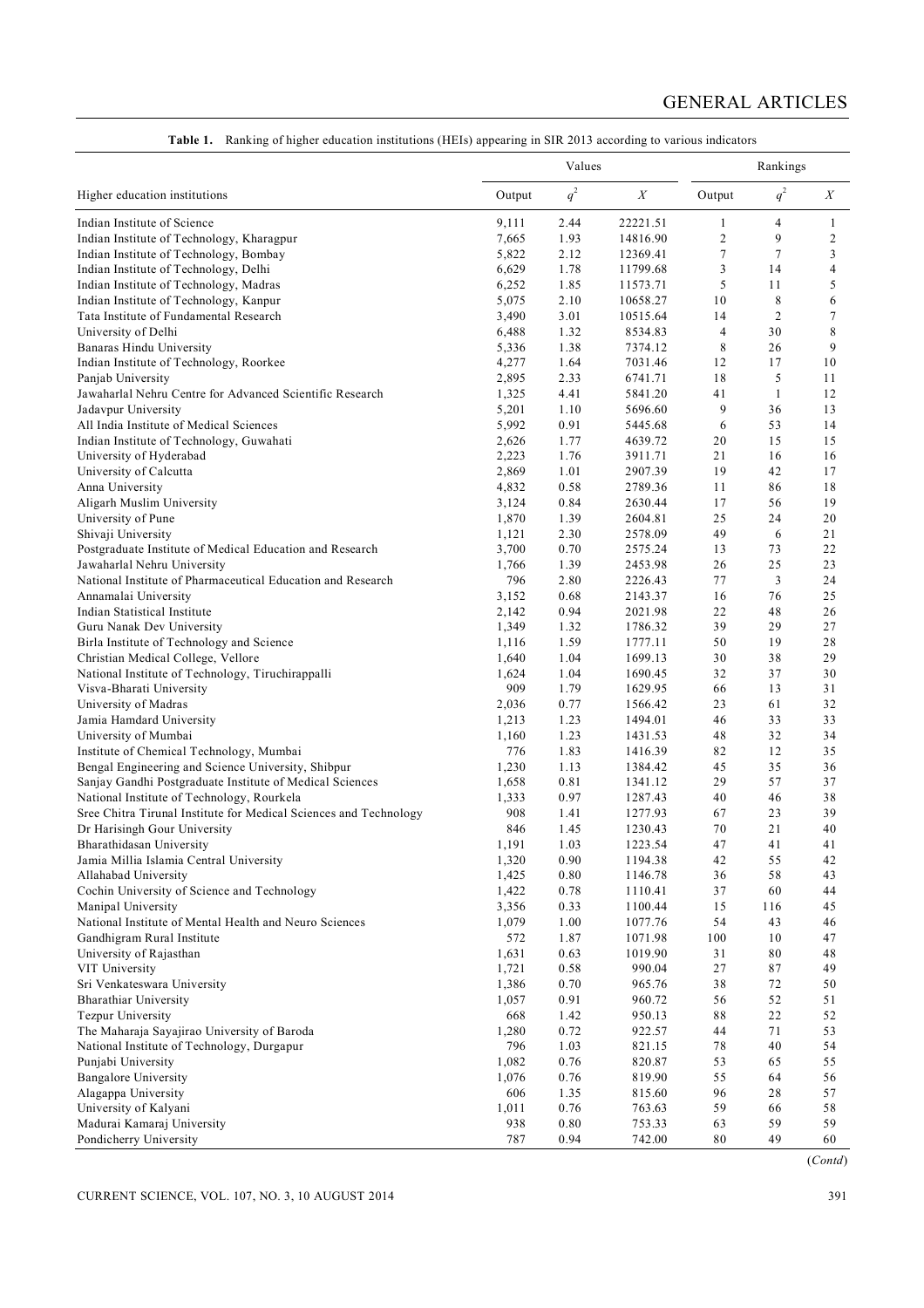## **Table 1.** (*Contd*)

|                                                              |        | Values |                  |        | Rankings |     |  |  |
|--------------------------------------------------------------|--------|--------|------------------|--------|----------|-----|--|--|
| Higher education institutions                                | Output | $q^2$  | $\boldsymbol{X}$ | Output | $q^2$    | X   |  |  |
| University of Jammu                                          | 539    | 1.37   | 736.45           | 107    | 27       | 61  |  |  |
| Karnatak University                                          | 927    | 0.75   | 698.90           | 64     | 67       | 62  |  |  |
| University of Lucknow                                        | 978    | 0.67   | 654.33           | 61     | 78       | 63  |  |  |
| University of Burdwan                                        | 869    | 0.75   | 654.28           | 69     | 68       | 64  |  |  |
| National Institute of Technology, Hamirpur                   | 440    | 1.47   | 646.89           | 122    | 20       | 65  |  |  |
| Guru Jambheshwar University of Science and Technology        | 600    | 1.03   | 619.01           | 97     | 39       | 66  |  |  |
| Motilal Nehru National Institute of Technology               | 806    | 0.76   | 614.96           | 74     | 63       | 67  |  |  |
| Birla Institute of Technology                                | 975    | 0.61   | 590.67           | 62     | 82       | 68  |  |  |
| University of Kerala                                         | 794    | 0.74   | 589.85           | 79     | 69       | 69  |  |  |
| Chhatrapati Shahuji Maharaj Medical University               | 1,030  | 0.57   | 585.54           | 58     | 90       | 70  |  |  |
| Jiwaji University                                            | 455    | 1.23   | 557.83           | 120    | 34       | 71  |  |  |
| Amrita University                                            | 575    | 0.95   | 546.52           | 99     | 47       | 72  |  |  |
| Thapar University                                            | 912    | 0.59   | 537.94           | 65     | 83       | 73  |  |  |
| National Institute of Technology Karnataka                   | 1,087  | 0.49   | 534.30           | 52     | 97       | 74  |  |  |
| Jai Narain Vyas University                                   | 556    | 0.93   | 515.96           | 102    | 50       | 75  |  |  |
| Osmania University                                           | 1,456  | 0.35   | 508.08           | 34     | 111      | 76  |  |  |
| University of Mysore                                         | 1,940  | 0.26   | 499.21           | 24     | 126      | 77  |  |  |
| Kalasalingam University                                      | 392    | 1.26   | 493.93           | 129    | 31       | 78  |  |  |
| Mahatma Gandhi University                                    | 487    | 0.97   | 471.78           | 116    | 45       | 79  |  |  |
| Devi Ahilya University                                       | 673    | 0.70   | 467.74           | 86     | 74       | 80  |  |  |
| Loyola College                                               | 506    | 0.91   | 462.54           | 111    | 51       | 81  |  |  |
| Indian Veterinary Research Institute                         | 1,493  | 0.31   | 462.36           | 33     | 119      | 82  |  |  |
| Kuvempu University                                           | 619    | 0.73   | 453.69           | 93     | 70       | 83  |  |  |
| Delhi Technological University                               | 446    | 0.98   | 436.52           | 121    | 44       | 84  |  |  |
| Kurukshetra University                                       | 1,038  | 0.41   | 430.34           | 57     | 103      | 85  |  |  |
| Bharati Vidyapeeth Deemed University                         | 471    | 0.91   | 426.38           | 118    | 54       | 86  |  |  |
| Gulbarga University                                          | 637    | 0.62   | 395.52           | 91     | 81       | 87  |  |  |
| Thiagarajar College of Engineering                           | 736    | 0.53   | 391.49           | 83     | 95       | 88  |  |  |
| Sathyabama University                                        | 583    | 0.66   | 387.22           | 98     | 79       | 89  |  |  |
| Shanmugha Arts, Science, Technology and Research Academy     | 651    | 0.59   | 383.09           | 90     | 84       | 90  |  |  |
| Himachal Pradesh University                                  | 546    | 0.69   | 377.93           | 104    | 75       | 91  |  |  |
| Dr Babasaheb Ambedkar Marathwada University                  | 680    | 0.55   | 374.46           | 85     | 93       | 92  |  |  |
| Sri Siva Subramania Nadar College of Engineering             | 530    | 0.68   | 357.79           | 109    | 77       | 93  |  |  |
| International Institute of Information Technology, Hyderabad | 823    | 0.43   | 351.86           | 73     | 101      | 94  |  |  |
| Indian School of Mines                                       | 626    | 0.55   | 345.50           | 92     | 92       | 95  |  |  |
| Mangalore University                                         | 1,431  | 0.24   | 345.29           | 35     | 127      | 96  |  |  |
| Jawaharlal Nehru Technological University, Hyderabad         | 1,282  | 0.27   | 342.81           | 43     | 124      | 97  |  |  |
| Guru Gobind Singh Indraprastha University                    | 436    | 0.77   | 335.16           | 124    | 62       | 98  |  |  |
| Andhra University                                            | 1,716  | 0.19   | 333.94           | 28     | 131      | 99  |  |  |
| Sardar Patel University                                      | 670    | 0.49   | 328.46           | 87     | 98       | 100 |  |  |
| North-Eastern Hill University                                | 564    | 0.57   | 321.80           | 101    | 89       | 101 |  |  |
| Rashtrasant Tukadoji Maharaj Nagpur University               | 714    | 0.45   | 321.66           | 84     | 100      | 102 |  |  |
| PSG College of Technology                                    | 981    | 0.31   | 306.99           | 60     | 117      | 103 |  |  |
| Punjab Agricultural University                               | 1,114  | 0.27   | 301.32           | 51     | 123      | 104 |  |  |
| Vidyasagar University                                        | 496    | 0.57   | 284.11           | 114    | 88       | 105 |  |  |
| Sri Ramaswamy Memorial University                            | 798    | 0.33   | 263.14           | 76     | 115      | 106 |  |  |
| Sri Krishnadevaraya University                               | 533    | 0.49   | 259.37           | 108    | 99       | 107 |  |  |
| Indian Institute of Technology, Hyderabad                    | 156    | 1.63   | 254.72           | 138    | 18       | 108 |  |  |
| University College of Medical Sciences                       | 806    | 0.31   | 247.67           | 75     | 120      | 109 |  |  |
| Saurashtra University                                        | 438    | 0.54   | 238.52           | 123    | 94       | 110 |  |  |
| Mohan Lal Sukhadia University                                | 548    | 0.42   | 228.18           | 103    | 102      | 111 |  |  |
| North Maharashtra University                                 | 384    | 0.56   | 215.20           | 131    | 91       | 112 |  |  |
| Gauhati University                                           | 613    | 0.34   | 208.79           | 95     | 113      | 113 |  |  |
| Maharshi Dayanand University                                 | 498    | 0.41   | 203.23           | 112    | 105      | 114 |  |  |
| Sri Ramachandra University                                   | 497    | 0.41   | 203.23           | 113    | 104      | 115 |  |  |
| Amity University                                             | 367    | 0.50   | 184.63           | 132    | 96       | 116 |  |  |
| Dr B.R. Ambedkar National Institute of Technology            | 462    | 0.40   | 182.71           | 119    | 107      | 117 |  |  |
| Periyar University                                           | 474    | 0.39   | 182.50           | 117    | 109      | 118 |  |  |
| National Institute of Technology Kurukshetra                 | 540    | 0.33   | 179.38           | 106    | 114      | 119 |  |  |
| Tamil Nadu Agricultural University                           | 842    | 0.21   | 178.46           | 71     | 130      | 120 |  |  |

(*Contd*)

392 CURRENT SCIENCE, VOL. 107, NO. 3, 10 AUGUST 2014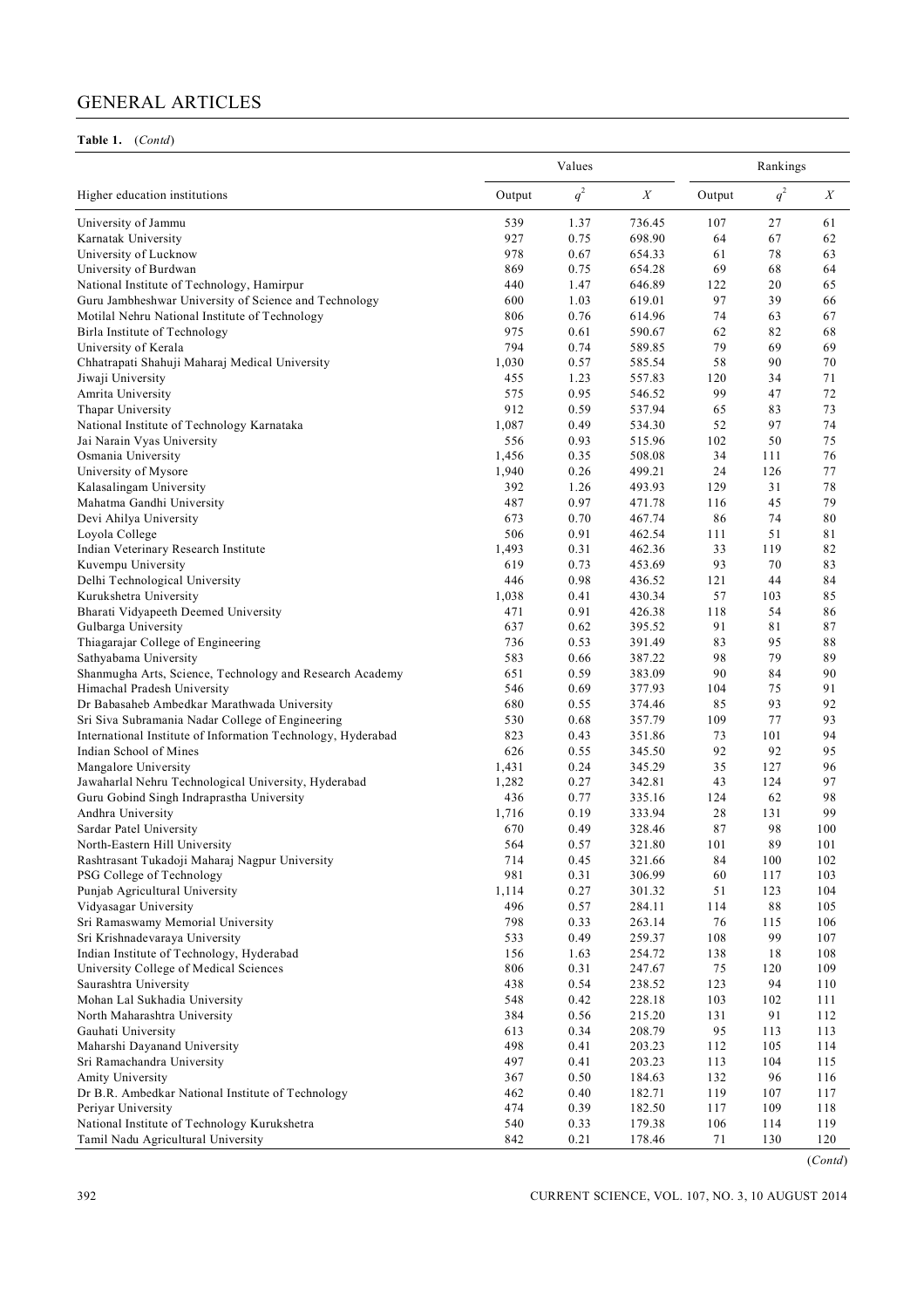#### **Table 1.** (*Contd*)

|                                                              |        | Rankings |        |        |       |                  |
|--------------------------------------------------------------|--------|----------|--------|--------|-------|------------------|
| Higher education institutions                                | Output | $q^2$    | X      | Output | $q^2$ | $\boldsymbol{X}$ |
| National Institute of Technology, Warangal                   | 616    | 0.28     | 173.11 | 94     | 122   | 121              |
| University of Kashmir                                        | 492    | 0.34     | 167.96 | 115    | 112   | 122              |
| Jaypee University of Information Technology                  | 432    | 0.38     | 164.51 | 126    | 110   | 123              |
| Assam University                                             | 276    | 0.58     | 161.14 | 136    | 85    | 124              |
| Acharya Nagarjuna University                                 | 542    | 0.29     | 157.41 | 105    | 121   | 125              |
| Deen Dayal Upadhyay Gorakhpur University                     | 389    | 0.39     | 151.75 | 130    | 108   | 126              |
| Govind Ballabh Pant University of Agriculture and Technology | 871    | 0.17     | 144.32 | 68     | 134   | 127              |
| Kakatiya University                                          | 787    | 0.18     | 142.81 | 81     | 132   | 128              |
| Hemwati Nandan Bahuguna Garhwal University                   | 529    | 0.26     | 137.70 | 110    | 125   | 129              |
| Malaviya National Institute of Technology                    | 424    | 0.31     | 132.56 | 127    | 118   | 130              |
| Banasthali University                                        | 289    | 0.40     | 115.01 | 135    | 106   | 131              |
| Karunya University                                           | 435    | 0.23     | 98.29  | 125    | 129   | 132              |
| Chaudhary Charan Singh Haryana Agricultural University       | 839    | 0.10     | 83.79  | 72     | 137   | 133              |
| Dibrugarh University                                         | 296    | 0.23     | 67.91  | 134    | 128   | 134              |
| Government College of Technology                             | 363    | 0.17     | 63.28  | 133    | 133   | 135              |
| <b>GITAM University</b>                                      | 399    | 0.15     | 58.37  | 128    | 135   | 136              |
| Tamil Nadu Veterinary and Animal Sciences University         | 655    | 0.06     | 39.58  | 89     | 138   | 137              |
| Karpagam University                                          | 230    | 0.13     | 31.01  | 137    | 136   | 138              |

**Table 2.** Time evolution of the exergy indicator of the prestigious Indian institutes from 2009 to 2013

| Indian institutes                                                    | 2009     | 2010     | 2011     | 2012     | 2013   |  |
|----------------------------------------------------------------------|----------|----------|----------|----------|--------|--|
| Indian Institute of Science (IISc)                                   | 14,789   | 16,383   | 17,946   | 18,482   | 22,222 |  |
| Indian Institute of Technology, Kharagpur (IITKgp)                   | 8.919    | 10,585   | 12,051   | 13.243   | 14,817 |  |
| Indian Institute of Technology, Bombay (IITB)                        | 7,693    | 8.764    | 9,777    | 10.624   | 12,369 |  |
| Indian Institute of Technology, Delhi (IITD)                         | 8.339    | 9.202    | 10,084   | 9.967    | 11,800 |  |
| Indian Institute of Technology, Madras (IITM)                        | 6.902    | 8.235    | 9,619    | 9,873    | 11,574 |  |
| Indian Institute of Technology, Kanpur (IITKnp)                      | 8.926    | 9.192    | 9,150    | 8.954    | 10,658 |  |
| Indian Institute of Technology, Roorkee (IITR)                       | 3.724    | 4.828    | 5.522    | 5.876    | 7.031  |  |
| Indian Institute of Technology, Guwahati (IITG)                      | 1,756    | 2,376    | 3,143    | 3.586    | 4,640  |  |
| International Institute of Information Technology, Hyderabad (IIITH) | 121      | 187      | 245      | 383      | 352    |  |
| Indian Institute of Technology, Hyderabad (IITH)                     | $\Omega$ | $\Omega$ | $\Omega$ | $\Omega$ | 255    |  |



**Figure 1.** Performance trajectory of the prestigious Indian Institutes from 2009 to 2013 on a quality–quantity two-dimensional map.

CURRENT SCIENCE, VOL. 107, NO. 3, 10 AUGUST 2014 393

appears in this elite list. Figure 1 shows the trajectories of the same institutions from 2009 to 2013 on a quality– quantity two-dimensional map. In all cases, the output and the quality indicators have shown a steady progression. Only in the case of IIT Kanpur has there been some decline in the quality indicator from 2009 to 2012 and this trend has reversed in 2013. Among the newest IITs, only the one in Hyderabad has begun to appear in the SIR rankings. The IIIT, Hyderabad is seen to have a poor quality value when compared to the IITs. The other IIITs and other very new IITs are yet to make their mark.

Table 3 shows the time evolution of the exergy indicator from 2009 to 2013 of the 13 Central Universities (of a total of 42 such institutions in India) that come into the SIR 2013 list. Figure 2 shows the performance trajectories of the Central Universities from 2009 to 2013 on a quality– quantity two-dimensional map. All the institutions here show a steady rise in output and quality; the most remarkable progress in quality terms is that of Viswa-Bharati University, accompanying a modest increase in output.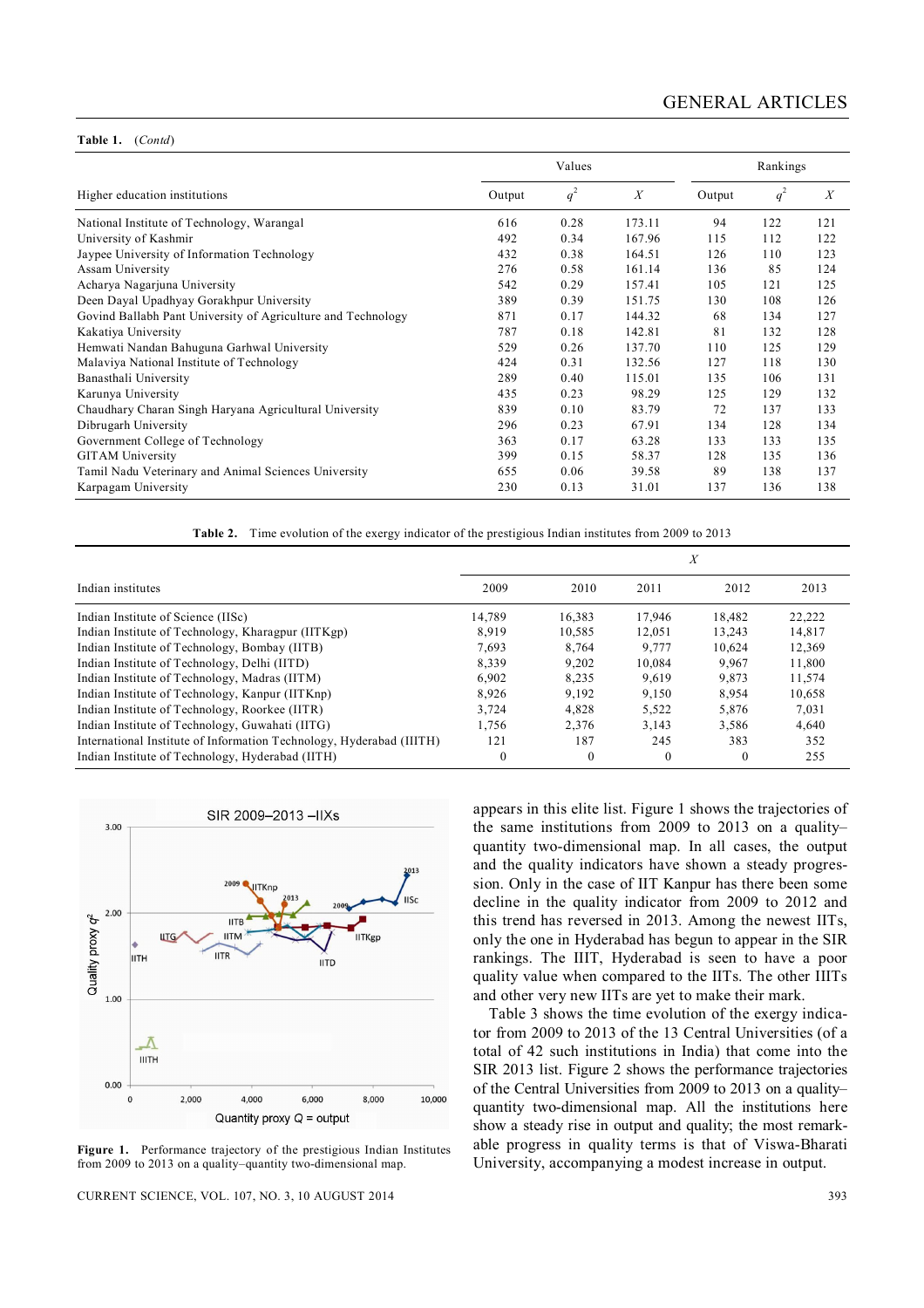|                                            |         |         | $\boldsymbol{X}$ |         |         |
|--------------------------------------------|---------|---------|------------------|---------|---------|
| Central universities                       | 2009    | 2010    | 2011             | 2012    | 2013    |
| University of Delhi                        | 3320.65 | 4148.23 | 4750.27          | 5618.05 | 8534.83 |
| Banaras Hindu University                   | 2349.93 | 2949.57 | 3919.46          | 5085.88 | 7374.12 |
| University of Hyderabad                    | 2331.60 | 2453.52 | 2718.62          | 3069.76 | 3911.71 |
| Aligarh Muslim University                  | 988.04  | 1103.71 | 1480.61          | 1761.43 | 2630.44 |
| Visva-Bharati University                   | 290.54  | 372.01  | 486.19           | 844.22  | 1629.95 |
| Doctor Harisingh Gour University           | 682.92  | 891.39  | 947.05           | 1063.19 | 1230.43 |
| Jamia Millia Islamia Central University    | 704.58  | 886.05  | 880.29           | 993.84  | 1194.38 |
| Allahabad University                       | 332.24  | 445.62  | 614.44           | 777.58  | 1146.78 |
| Tezpur University                          | 0.00    | 355.86  | 445.99           | 547.48  | 950.13  |
| Pondicherry University                     | 0.00    | 352.52  | 411.79           | 487.16  | 742.00  |
| North-Eastern Hill University              | 183.66  | 198.92  | 211.39           | 206.60  | 321.80  |
| Assam University                           | 0.00    | 0.00    | 0.00             | 0.00    | 161.14  |
| Hemwati Nandan Bahuguna Garhwal University | 0.00    | 0.00    | 0.00             | 66.25   | 137.70  |

**Table 3.** Time evolution of the exergy indicator of the Central Universities from 2009 to 2013

**Table 4.** Time evolution of the exergy indicator of the National Institutes of Technology from 2009 to 2013

|                                                   |          |          | X        |       |       |
|---------------------------------------------------|----------|----------|----------|-------|-------|
| Institution                                       | 2009     | 2010     | 2011     | 2012  | 2013  |
| National Institute of Technology Tiruchirappalli  | 527      | 767      | 955      | 1.243 | 1,690 |
| National Institute of Technology Rourkela         | 263      | 430      | 771      | 1,135 | 1,287 |
| National Institute of Technology Durgapur         | $\theta$ | 0        | 212      | 470   | 821   |
| National Institute of Technology Hamirpur         | $\theta$ | 0        | $\Omega$ | 482   | 647   |
| Motilal Nehru National Institute of Technology    | $\theta$ | 242      | 380      | 512   | 615   |
| National Institute of Technology Karnataka        | $\theta$ | 263      | 310      | 382   | 534   |
| Dr B.R. Ambedkar National Institute of Technology | $\Omega$ | 0        | $\Omega$ | 141   | 183   |
| National Institute of Technology, Kurukshetra     | $\theta$ | 0        | $\Omega$ | 177   | 179   |
| National Institute of Technology, Warangal        | $\theta$ | 90       | 111      | 112   | 173   |
| Malaviya National Institute of Technology         | $\theta$ | $\theta$ | 0        | 113   | 133   |



**Figure 2.** Performance trajectory of the Central Universities from 2009 to 2013 on a quality–quantity two-dimensional map.

Table 4 shows the time evolution of the exergy indicator from 2009 to 2013 of the 10 National Institutes of Technology (of a total of 30 such institutions in India



**Figure 3.** Performance trajectory of the National Institutes of Technology from 2009 to 2013 on a quality–quantity two-dimensional map.

today). Figure 3 shows the performance trajectories of these institutions from 2009 to 2013 on a quality–quantity two-dimensional map. A mixed picture is seen. Except

394 CURRENT SCIENCE, VOL. 107, NO. 3, 10 AUGUST 2014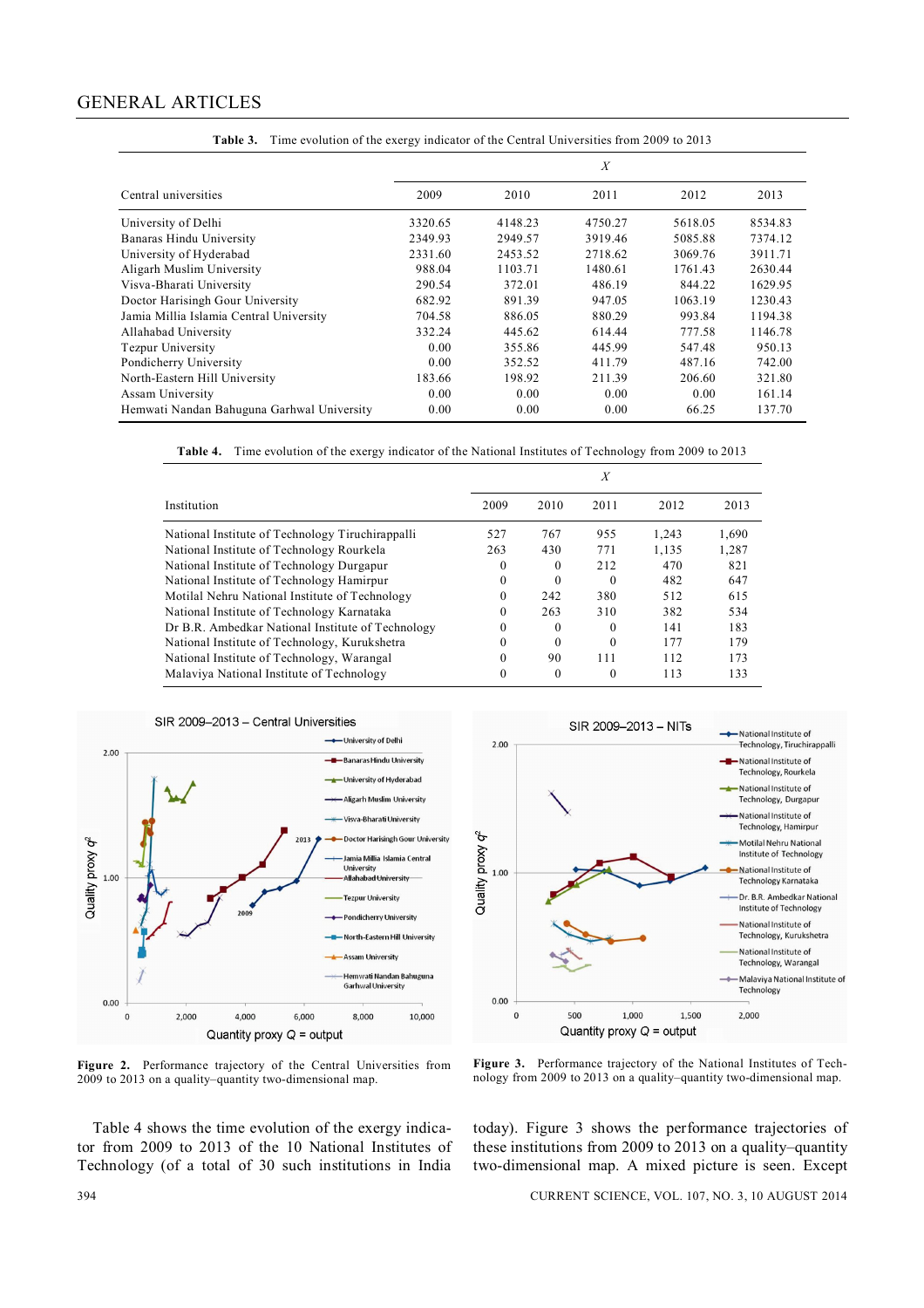|                                                                   |              |       | X        |       |       |
|-------------------------------------------------------------------|--------------|-------|----------|-------|-------|
| Medical institutions                                              | 2009         | 2010  | 2011     | 2012  | 2013  |
| All India Institute of Medical Sciences                           | 2.906        | 3,330 | 3,721    | 4,062 | 5,446 |
| Postgraduate Institute of Medical Education and Research          | 1.511        | 1.624 | 1.773    | 1,930 | 2,575 |
| Christian Medical College, Vellore                                | 884          | 1,047 | 1.139    | 1.225 | 1,699 |
| Sanjay Gandhi Postgraduate Institute of Medical Sciences          | 950          | 1.039 | 1.087    | 1,073 | 1,341 |
| Sree Chitra Tirunal Institute for Medical Sciences and Technology | 420          | 474   | 616      | 616   | 1,278 |
| National Institute of Mental Health and Neuro Sciences            | 776          | 859   | 875      | 905   | 1,078 |
| Chhatrapati Shahuji Maharaj Medical University                    | 304          | 371   | 447      | 453   | 586   |
| University College of Medical Sciences                            | $\mathbf{0}$ | 110   | 136      | 174   | 248   |
| Sri Ramachandra University                                        | $\mathbf{0}$ | 0     | $\theta$ | 139   | 203   |

**Table 5.** Time evolution of the exergy indicator of the leading medical institutions in India from 2009 to 2013

**Table 6.** Time evolution of the exergy indicator of the leading Indian institutions in the private sector from 2009 to 2013

|                                                          |              |              | X        |          |       |
|----------------------------------------------------------|--------------|--------------|----------|----------|-------|
| Private institutions                                     | 2009         | 2010         | 2011     | 2012     | 2013  |
| Birla Institute of Technology and Science                | 1,184        | 1,204        | 1,351    | 1,402    | 1,777 |
| Manipal University                                       | 396          | 488          | 609      | 725      | 1,100 |
| Gandhigram Rural Institute                               | $\theta$     | $\theta$     | 548      | 697      | 1,072 |
| VIT University                                           | 113          | 239          | 435      | 638      | 990   |
| Amrita University                                        | $\Omega$     | $\theta$     | 299      | 299      | 547   |
| Thapar University                                        | $\Omega$     | 218          | 270      | 315      | 538   |
| Kalasalingam University                                  | $\Omega$     | $\theta$     | $\Omega$ | $\theta$ | 494   |
| Loyola College                                           | $\Omega$     | 267          | $\Omega$ | $\theta$ | 463   |
| Bharati Vidyapeeth Deemed University                     | $\mathbf{0}$ | $\theta$     | $\Omega$ | 323      | 426   |
| Thiagarajar College of Engineering                       | $\Omega$     | 134          | 242      | 260      | 391   |
| Sathyabama University                                    | $\Omega$     | $\Omega$     | $\theta$ | 495      | 387   |
| Shanmugha Arts, Science, Technology and Research Academy | 0            | $\theta$     | 205      | 237      | 383   |
| Sri Siva Subramania Nadar College of Engineering         | $\Omega$     | $\theta$     | 125      | 217      | 358   |
| PSG College of Technology                                | 172          | 198          | 233      | 259      | 307   |
| Amity University                                         | 0            | $\theta$     | $\theta$ | 1.51     | 185   |
| Jaypee University of Information Technology              | $\mathbf{0}$ | 0            | 123      | $\Omega$ | 165   |
| Banasthali University                                    | 0            | $\theta$     | $\Omega$ | $\Omega$ | 115   |
| Karunya University                                       | $\Omega$     | $\mathbf{0}$ | $\Omega$ | $^{0}$   | 98    |
| <b>GITAM</b> University                                  | $\Omega$     | 0            | $\Omega$ | $\theta$ | 58    |
| Karpagam University                                      | 0            | $\theta$     | $\Omega$ | $\theta$ | 31    |

for NIT, Durgapur, most of the other NITs have difficulty in increasing the quality of their output even as the quantum of output increases.

Table 5 shows the time evolution of the exergy indicator from 2009 to 2013 of nine leading medical institutions in the higher education sector engaged in research in India. Figure 4 shows the trajectories of these institutions from 2009 to 2013 on a quality–quantity two-dimensional map. All institutions register an increase in output. The Sree Chitra Tirunal Institute for Medical Sciences and Technology and the Christian Medical College, Vellore have shown remarkable increase in the quality parameter. The National Institute of Mental Health and Neuro Sciences, and Chhatrapati Shahuji Maharaj Medical University show decline in their respective quality proxies. The University College of Medical Sciences, Delhi and Sri Ramachandra University, Chennai have made a modest but promising entry into this league table.

The higher education space in India was for a long time entirely in the government or public sector. However, steadily, the role of the private sector has increased and in many states, especially in the professional education sector, private and for-profit agents control as much as 80–90% of the institutions. Table 6 is a representative list of many of the institutions from this category. We see that the leading institution in this category, the Birla Institute of Technology and Science is nowhere near the top institutions in the country in terms of output (an indirect indication of the size of the institution), but has a quality level that is comparable to some of the institutions in the top bracket. In direct contrast, Manipal University has a large output but is severely compromised on quality. Figure 5 shows the performance trajectories of some of the leading institutions in the private sector engaged in research in India from 2009 to 2013 on a quality–quantity two-dimensional map. An encouraging insight from this